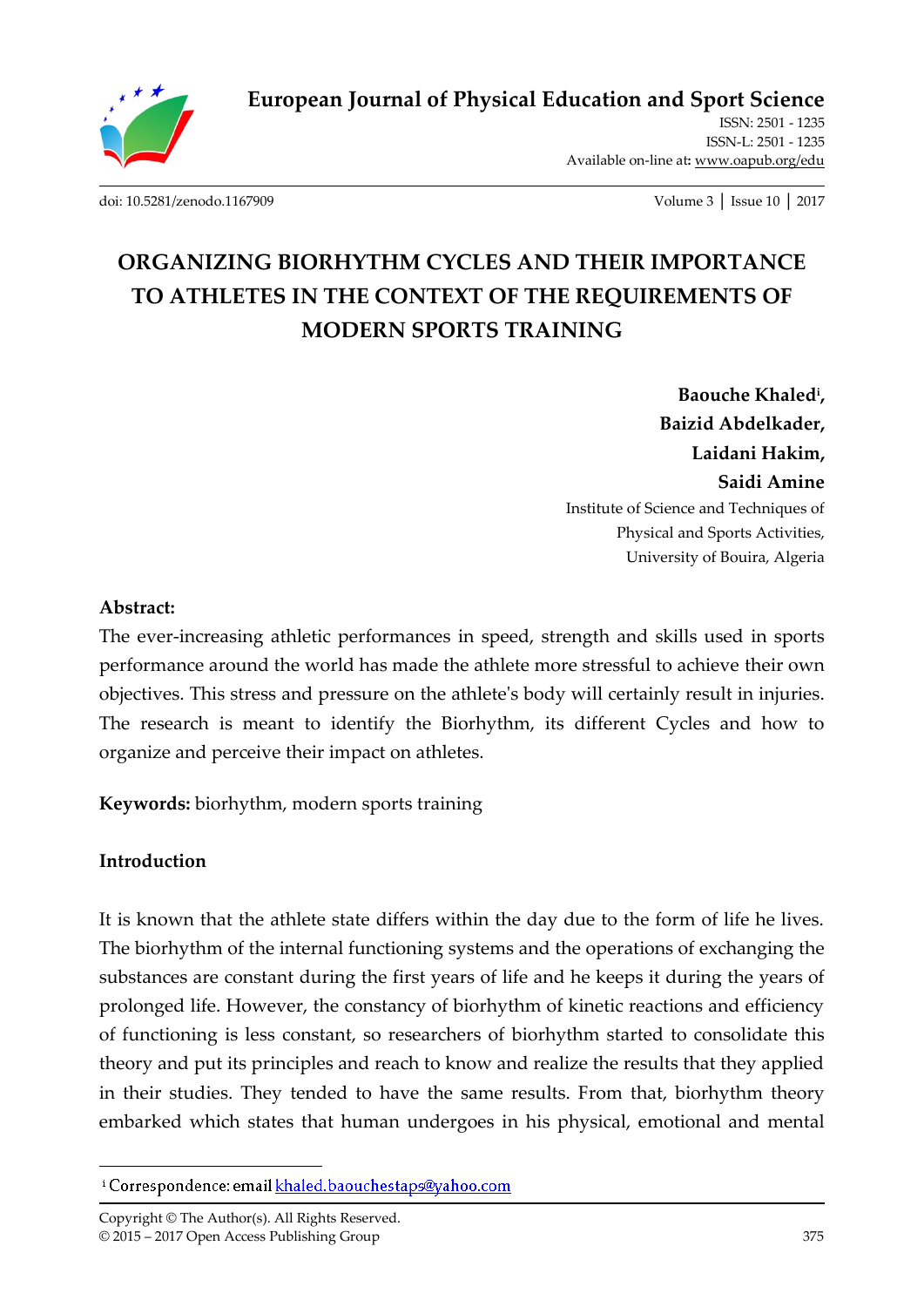activities to three cycles which are frequent as 23 days physical, 28 days emotional and 33 days mental respectively, Casey added the intuition cycle among the main cycles of individual's life and it lasts 38 days.

 From that logic, researchers wanted to study the organization of the biorhythm cycles and their importance for athletes, thus we will focus on three axes in this scientific paper:

- 1. The notion of biorhythm.
- 2. Biorhythm cycles.
- 3. The basic principles of the organization of sport biorhythm.
- 4. The features of biorhythm.
- 5. Biorhythm and the individual differences.
- 6. Biorhythm and sport training.
- 7. Ways of calculation of biorhythm, At the end:
- 8. General conclusion.
- 9. Recommendations.

## **1. The notion of Biorhythm**

Biorhythm is a compound word of two Greek words (Bio which means life, and Rhythm which means periodic frequency), thus, is the science that studies the biological cycles of the all living organisms. The scientists proved that human can adapt all the effects of the daily, weekly, monthly and yearly biorhythm of the natural factors, therefore, about (100) physiological functions change reactions of the human body systems. Biorhythm is not limited to changes on the level of the efficiency of the body systems during the whole day only, but also it involves periods of time that may be long or short, and it includes all the biological, psychological and sociological components of human. (Chelabi, 2000, p182)

## **2. Biorhythm cycles**

The periodic rhythms are basic features of human physiology and human behavior, thus there are biological cycles within the biological organisms, some are simple and others are complicated, that complication led scientists and researchers to attempt to define the nature of the natural cycles of human. (Neutaver & Frevbenthaler, 1995, p 11)

The biorhythm cycles start from birth day and they start from scratch or starting line, thus they increase gradually till they reach the peak of activity, then they go back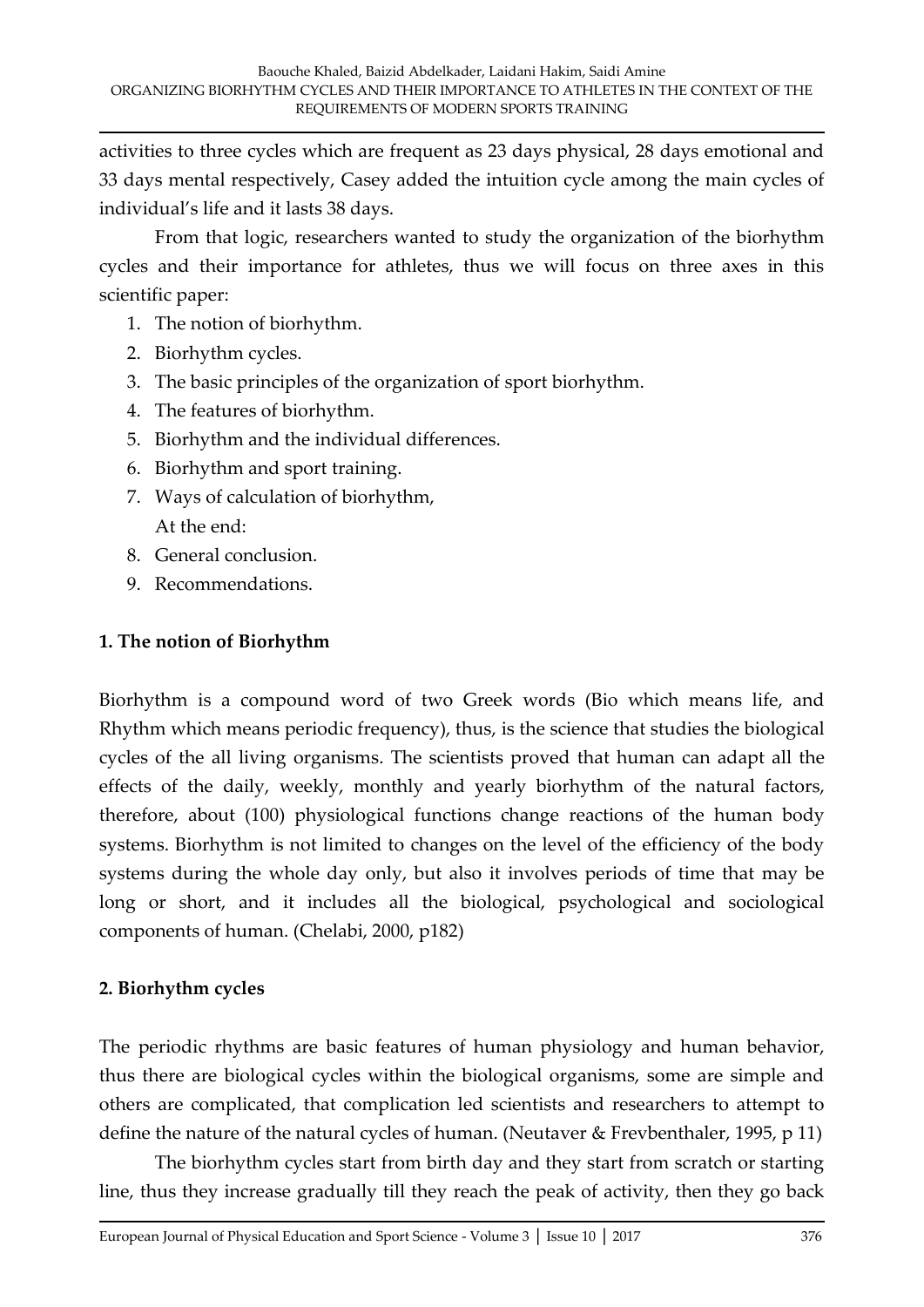to starting line and decrease till they reach the minimum of activity when they reach the bottom point. Those rhythms differ in increasing and decreasing from a person to another, they all frequently reoccur and with all people, the following figures explain that. (Mekki Mohamed, 2004, p21)



**Figure 1:** Shows the physical cycles (P) emotional cycles (E) intellectual cycles (I) which start from birth day



Figure 2: The three cycles and the number of days of each cycle [\(http://www.geocties.com\)](http://www.geocties.com/)

The sports field is considered one of the most important fields where the biorhythm theories are applied, now it is up to the trainer to recognize the date of matches and competitions and organize the daily life of the athlete so that his biorhythm in the highest levels on the time of competition. It is recommended to reschedule the time of training to be in the time of competition in order that the body rhythm get used to those timings. Therefore, it is apparent that organizing the daily biorhythm of the athlete helps him sleep regularly and give the required activity on the suitable time, and It helps the digestive system to work at certain times during meal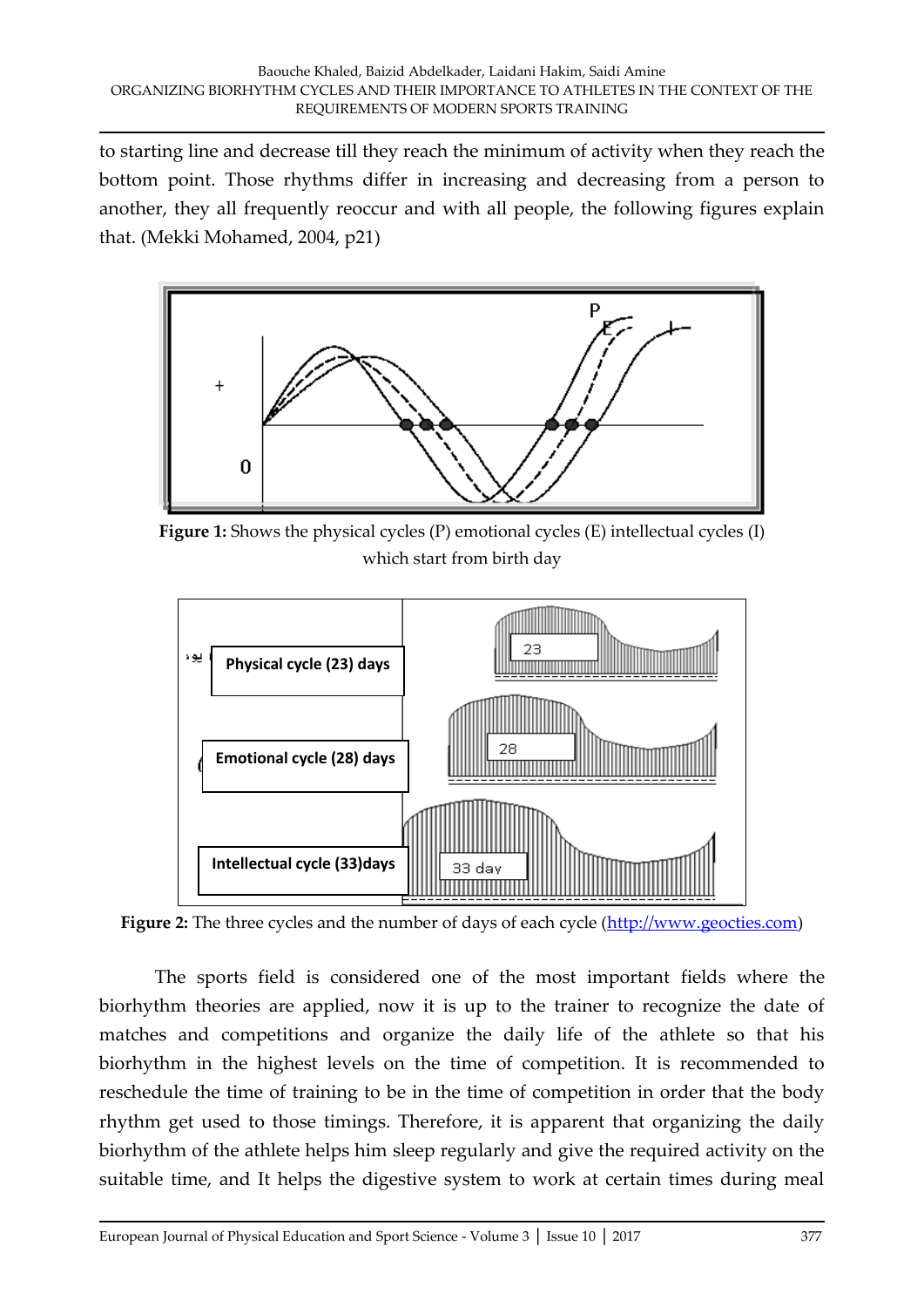times, this organization itself achieve the best circumstances for the athlete to organize his training state. (Abdelfattah Hassanein, 1997, p418-419)

## **2.1. Physical cycle (23) days**

It is defined as every phenomenon that have relation with the physical state of the individual as energy, different kinetic skills as well as the physical elements which is the highest energy the individual can perform. (Ahmed, 1990, p466)

This rhythm involves the physical power, the endurance ability, energy and resistance to diseases. During the first part of the cycle, first (11.5) days, it can be explained as a battery giving energy, and all systems are on their highest states, because There is better coordination and greater resistance to the disease, generally, better physical conditions characterize the first part of the cycle, and the individual will be ready for hard work for longer time. During the second (11.5) days of this cycle, it sounds like the battery is a charging state, and the individual often feels like his activity is going down. The athlete, for example, are exposed to decrease in level at this time, that's why they don't appear in the same level of performance as they were in the first part which represents the best positive days in the cycle. The individuals who are in good state should expect the occurrence of problems during their negative days, but they will simply encounter decrease in their physical abilities, that what help discover the half cycle in which the physical cycle gets charged as it is negative idea opposing to the first half of the cycle which is very active. (Chelabi, 2000, p188)

# **2.2. Psychological (emotional) rhythm cycle**

Its duration is 28 days and it is related to the emotional and affective state of the individual, and it also affects the intellectual health such as mood, feeling, sensation and creativity, and it is called the psychological cycle. (Bernard, 1990, p20)

During the first 14 days which are the days when the individual is prone to joy and optimism like creative abilities, love, cooperation and feelings. All coordination matters related to the nervous system are controlled, it is a time of harmony with ourselves and with others, however, the second 14 days are considered as a compensatory period which is recharging like the battery. In this period, there is tension and anxiety and those days are not suitable for cooperation and the formation of teamwork and the artificial incidents and transportation incidents happen in the negative emotional period. "*The emotional rhythm is a rhythm full of power, and in many times it can affect the physical and mental components of the individual, and the intellectual sports such as Golf, the individual can stay appearing in high level although the decrease of his physical level only if he is in high emotional state. The critical days of the emotional cycle are*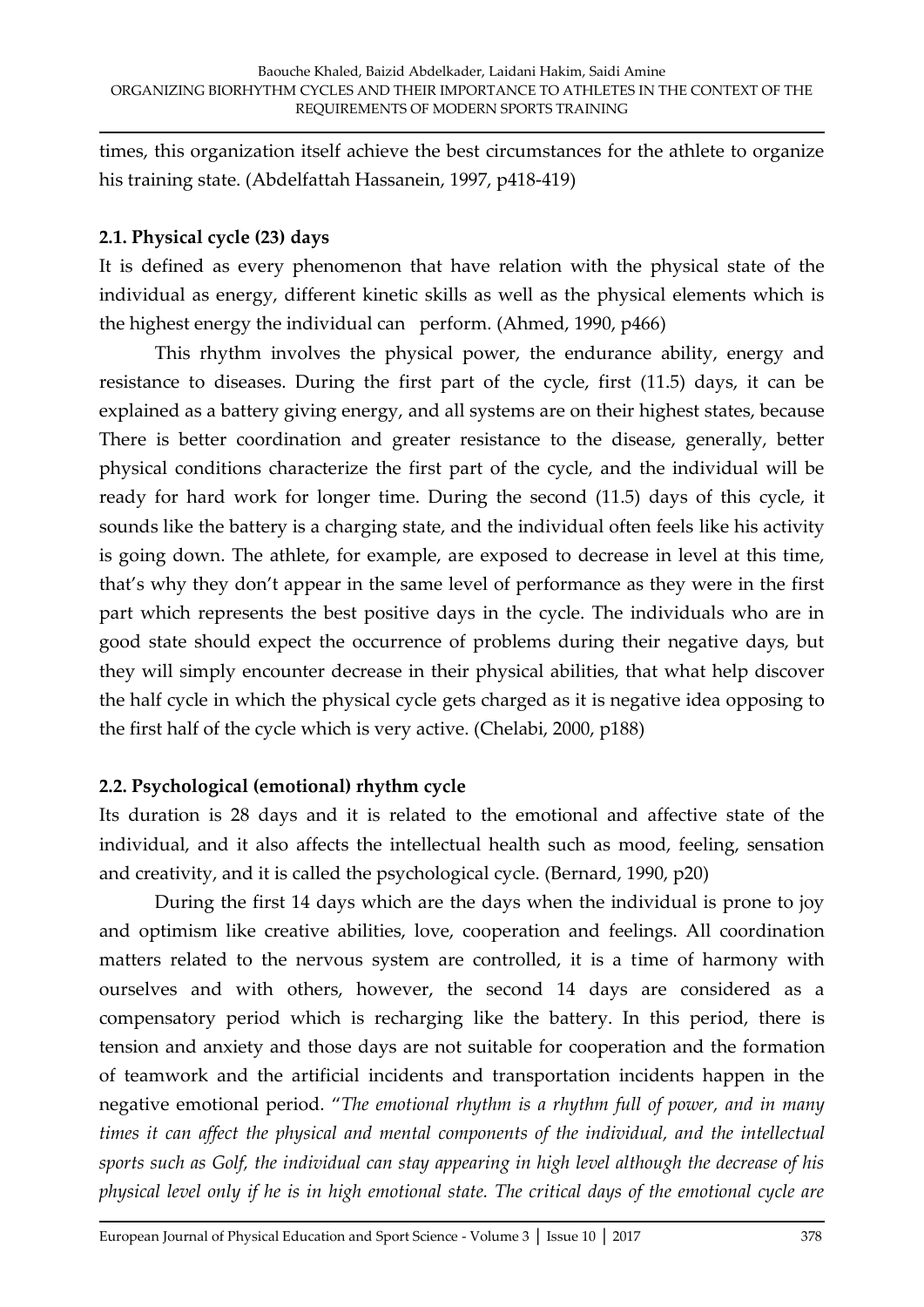*those days that need to be careful and can leave us exposed to self-harm, violent situations or moods that seem stable (totally unreasonable) to others, the emotional rhythms and the critical days are easy to control comparing to the physical and intellectual rhythms, thus in most cases we are more able to evaluate our feelings or the mood states from our ability to evaluate the state of our bodies or minds*". (Mekki Mohamed, 2004, p28)

## **2.3. The Intellectual Rhythm Cycle**

Mental rhythm affects intelligence, memory, mental alertness, logical strength, speed of reaction and ambition, it is divided to two periods; a positive period (16.5 days) and a negative period with the same number of days, in the positive period the individual is with less open mind and stronger memories for keeping information and understanding and faster adaptation. That's the best time for study and the creative thinking and understanding new things and those peak days are (16.5). They can be seen as the best days for the intellectuals, artists and writers. The second half of the mental cycle is characterized by less ability to think and difficulties in focus, most individuals find it a hard time for learning new things, "*most researchers believe that there is a temptation to deal with an absolute mind during this period to recharge the brain cells and these falling days can be used as best if spent on repeating the exercise on things already learned*" (Chelabi, 2000, p191)



**Figure 3:** The Cycles of Biorhythm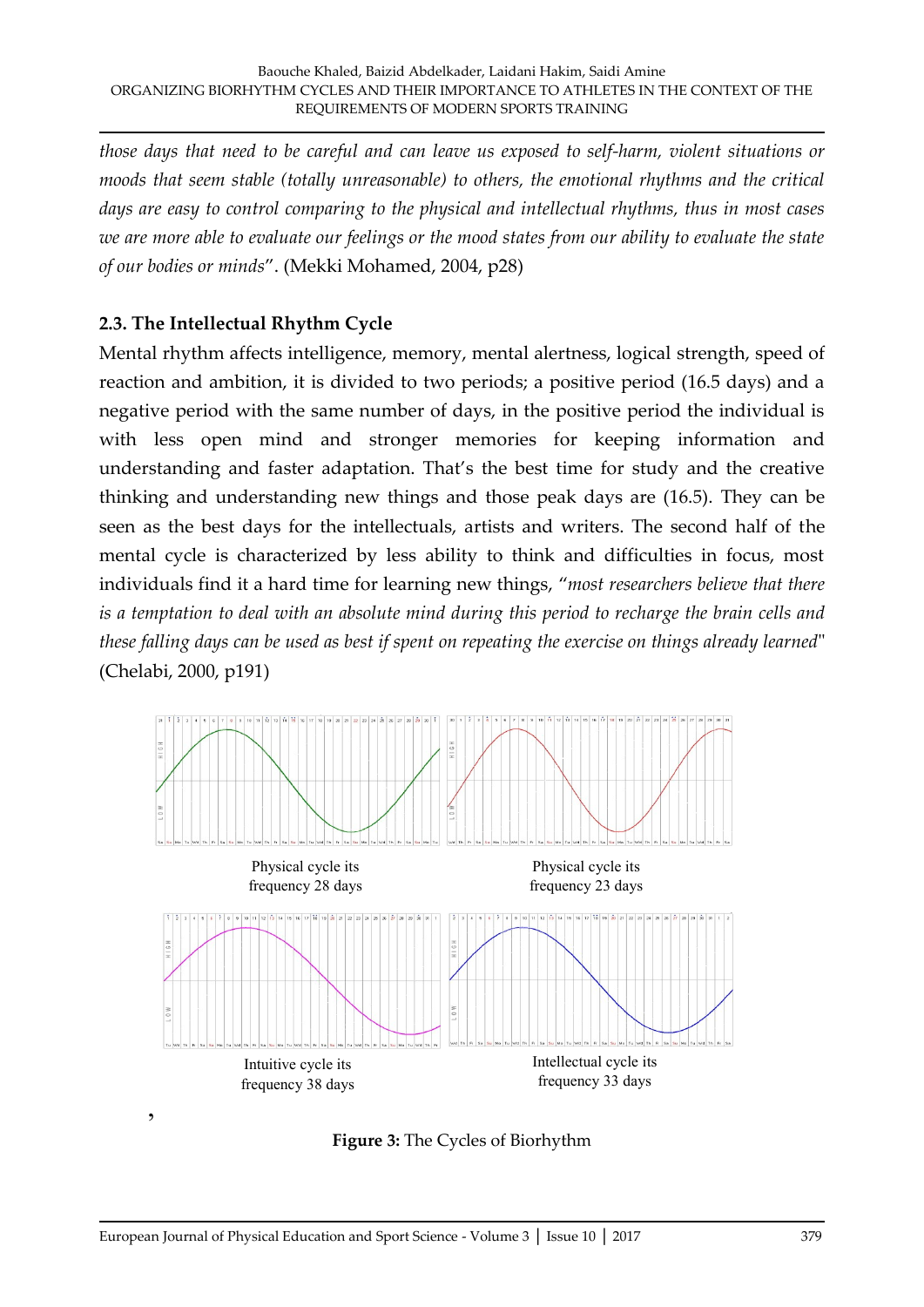## **3. The main principles of the organization of the Sport Biorhythm**

 It is known that the biorhythm plays an important role in influencing the efficiency of the body organs. In order to regulate the biorhythm, it is necessary to follow the pattern of basic principles, especially the rhythm of sleep and vigilance. These basic principles are summarized as follows:

- Following a constant system for timings of the day.
- Not changing the work system, rest, sleep and vigilance.
- Do not change the usual behavior before bedtime. (Abdel Fattah and Hassanein, 1997, p. 401)

## **4. Characteristics of the Biorhythm**

The period of biorhythm is approximately equal to the period of Earth rotation around its axis. All bodies of the organisms pass the daily cycle of biorhythm and it forms their characteristics, however, the levels of the biorhythm of the bodies of multiple cell organisms (at the level of the cell, the organ and the body as a whole) vary, and Biorhythms can change in the case of the change of the external factors. Moreover, the rhythm of cells, organs and systems of the body is related to the rhythm of their nerve centers in the brain. The rhythm of sleep and vigilance is the main rhythm which is a key to all the different body rhythms. (Mekki Mohammed, 2004, p. 35)

# **5. Biorhythm and individual differences**

People differ one from each other in the daily biorhythm, some of them are more active during the day, but they are less active during the night, sleep early and waked up early, however, there are other groups who are characterized by more activity during the night and less activity during the day, nevertheless, there are other groups who are featured by irregular rising, thus they are active during specific hours of the day and their activity decreases during other hours. Thus, there are many test to determine the individual pattern, is it a pattern that is active during the day or night or varied in activity during the day? (Abdelfettah and Hasanein, 1997, p399)

# **6. Biorhythm and sport training**

The preparation of the high level athlete takes many years, and it happens in the natural circumstances of the environment that he lives in, as well as the specific circumstances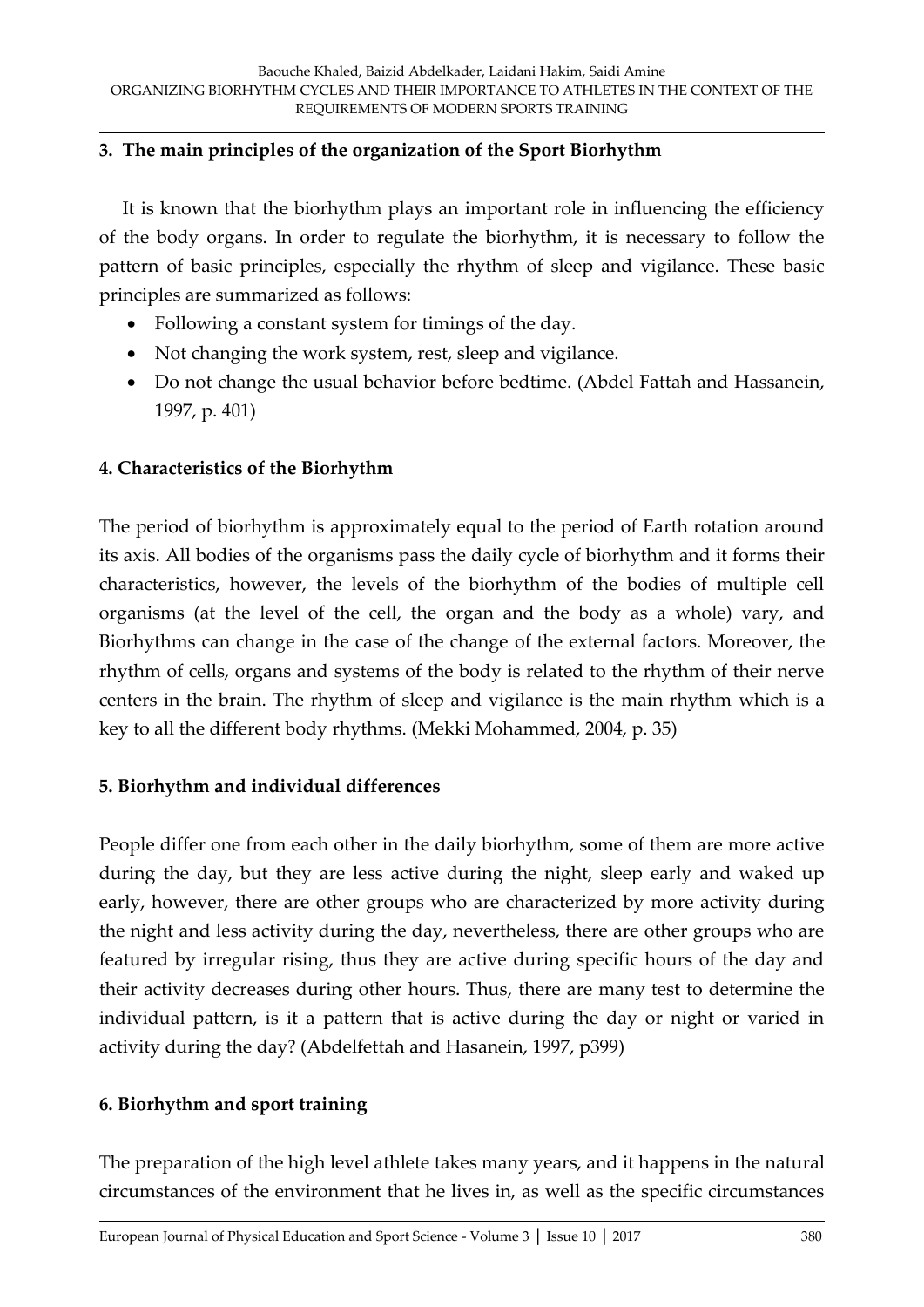of the environment in which he adapts, and if the athlete encounters different circumstances from those he trained on, he will suffer different systematic effects that get influenced by the climatic circumstances, there where the individual differences appear between athletes and through that "*the differences appear in training and taking the individual differences into consideration between athletes even though their ages and results are equal, so that each athlete has his characteristics that distinguish him from others*." (Albassati, 1998, p69)

For that, it is necessary that each athlete should have his specific training method that suits his individual abilities and his four rhythmic curves (physical, emotional, intellectual, intuitive). Many scientists did research related to the study of the sports records and their relation to the months of the year. In 1959 Matviv directed the view of the specialists in athletics to unequal position of the results of the athletes with the different months, and later it is noticed that level of the sports results depend on the external natural factors, so that there is a must to develop the methods of sports training and plan to allow the level of sports to raise from year to another.

 When we know the biorhythm of the athlete, we can determine the intensity of the load and the rest periods that the athlete must take during the training and we can come closer to a more accurate identification of the potential results to be achieved by the athlete, and the athlete's knowledge of the days of his life by knowing the three curves and how to perform whether in the positive direction of achieving high levels or negative direction when he cannot reach his real levels, it is unreasonable that the failure is due to factors such as fatigue, stress or environmental changes because "*the biorhythm as a stable theory so far may be the more accurate in the interpretation of such cases and experiences undergone by most athletes in a scientific way susceptible to study."* (Al-Baik and Omar, 1994, p. 169)

## **7. Methods of the calculation of biorhythm**

There are many ways to calculate the biorhythm through knowing the state of the cycles; among them, we find the following:

## **7.1. The manual method**

This is a simplified method by which calculations are made manually and is the basis for all other methods. The calculations of each cycle are carried out through that, the position of each cycle can be known by knowing the beginning of the rhythm cycles at birth and the days which are between the starting point and the required biorhythm day. Through knowing the time of each cycle, we can define the position of each cycle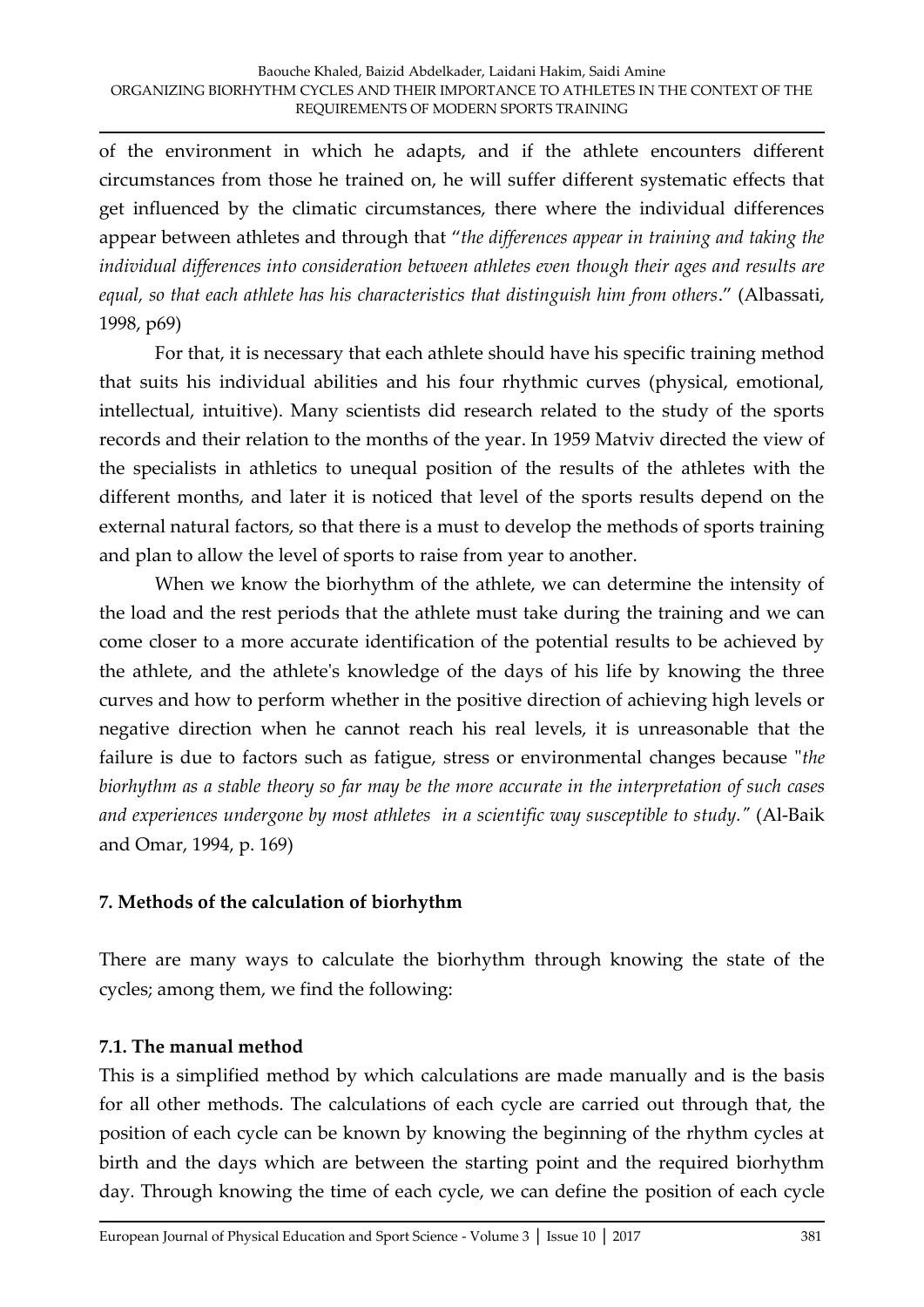according to its period, so that we know the biorhythm of the individual on the defined day, this method is carried out through writing down the individual's birthday, and converting the age years into days, then the operation of calculation of the biorhythm is carried out as follows:

- a. We calculate the numbers of days that the individual lived from his birthday till the required date for biorhythm calculation in days, with taking into consideration the leap year where February is (29) days and is repeated every four years and the number of days of the year (366) days, unlike the normal year and the number of days (365) days.
- b. Dividing the days into the number of the days of physical side cycle (for example) which is 23 days.
- c. Converting the results to a diagram of the cycle through applying an equation called the equation of the curve (S) on each cycle of the cycles if we want a diagram for them.
- d. From what passed, we can reach to the cycles forms of the individual in the defined day, that each of them represents a side of the biorhythm sides and its outcomes on the general biorhythm of the individual. (Albaik and Omar, 1994, p153-161).

# **7.2. Tables method**

It is a method based on the manual method, where the basic calculations of each cycle are carried out then they are put in specific tables. Through those tables the state of each cycle is defined so that the state of the individual's biorhythm as a result to all these cycles through knowing the period of time between the starting point and the required day for the calculation of biorhythm. This method is simpler and easier rather than the manual method. (Albaik and Omar, 1994, p153)

# **7.3. The Electronic method**

It is from the modern methods and the easiest to express the positions of the cycles by knowing the starting point of cycles and the required day to calculate the biorhythm in, it depends on the computing devices through preparing a specific program through which the calculations are carried out by the input of the information of real birthday, the month and the year of that person, then the representation of each cycle graphically or digitally, which can identify the general biorhythm of the individual and each of its components in a simplified and easy to use way. (Al-Baik and Omar, 1994, pp. 153-154)

 This method has developed a lot after the wide spread of the internet, there are many software that give many enjoyable models and ways to follow daily through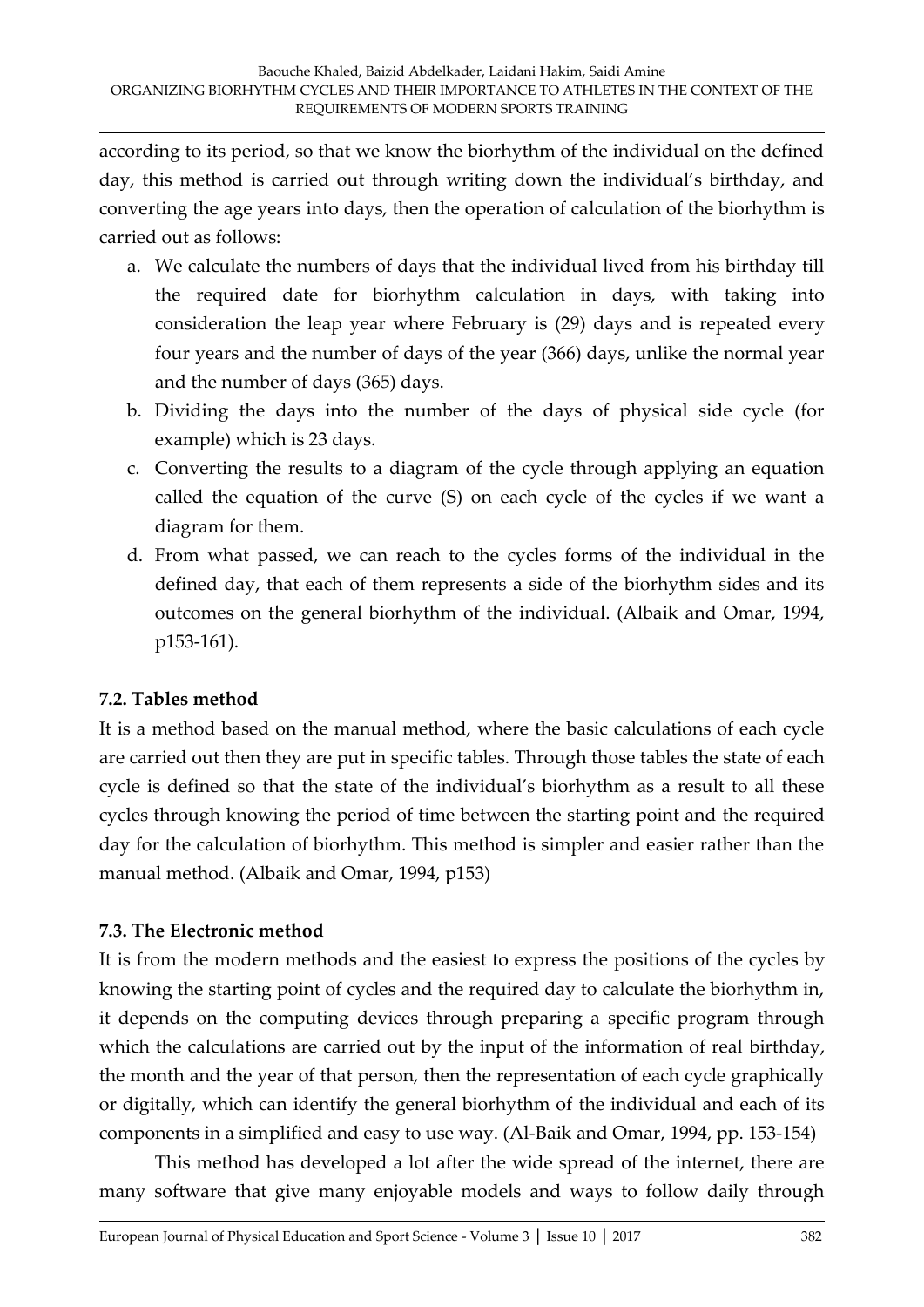knowing the personal sate of the person. So that he can predict his rhythmic cycles, and know his critical days, bad days and good days before they come. Thus many software proved the existence of four cycles of biorhythm not only three.

[\(http://www.astral-on-linecom\)](http://www.astral-on-linecom/)

| Cycle          | Period | <b>Relationship to Variables</b>                                       |
|----------------|--------|------------------------------------------------------------------------|
| Physical       | 23     | Physical strength, motor compatibility, resistance to disease and pain |
|                | days   |                                                                        |
| Psychological  | 28     | Physical strength, motor compatibility, resistance to disease and pain |
| (emotional)    | days   |                                                                        |
| Mental         | 33     | Ability to learn, analytical thinking, quick recall of memory and      |
| (intellectual) | days   | decision making                                                        |
| Intuitive      | 38     | Instinct of unconscious perception                                     |
|                | days   |                                                                        |

| As it is shown in the table: |
|------------------------------|
|------------------------------|

**Table 1:** The biorhythm cycles and their relationship to the variables

There is another software through which we can scan the biorhythm. Through this software, we can choose one of the rhythms or all of them only by filling in the gaps that show up on the screen which are: year of birth, month and day, and every rhythm will appear with its color and in form of a wave.

## **8. General conclusion**

The sports field is one of the important field for the application of biorhythm theories, and each trainer should know the biorhythm in order to be able to regulate the daily life of the athlete, so that his biorhythm should be on his highest level on the defined date of the competition, and it is also necessary to change the date of daily trainings so that they synchronize with the dates of competitions in order to make bodies used to those schedules. The regulation of the athlete's daily biorhythm helps on sleeping regularly, and giving the required activity on the suitable time, and getting the digestive system used to work on specific time through mealtime, and this regulation achieves for the athlete the best circumstances for the development of his training state.

## **9. Recommendations**

 The need for trainers to train their players on complex and high difficult skills in the days of the peak of positive biorhythm.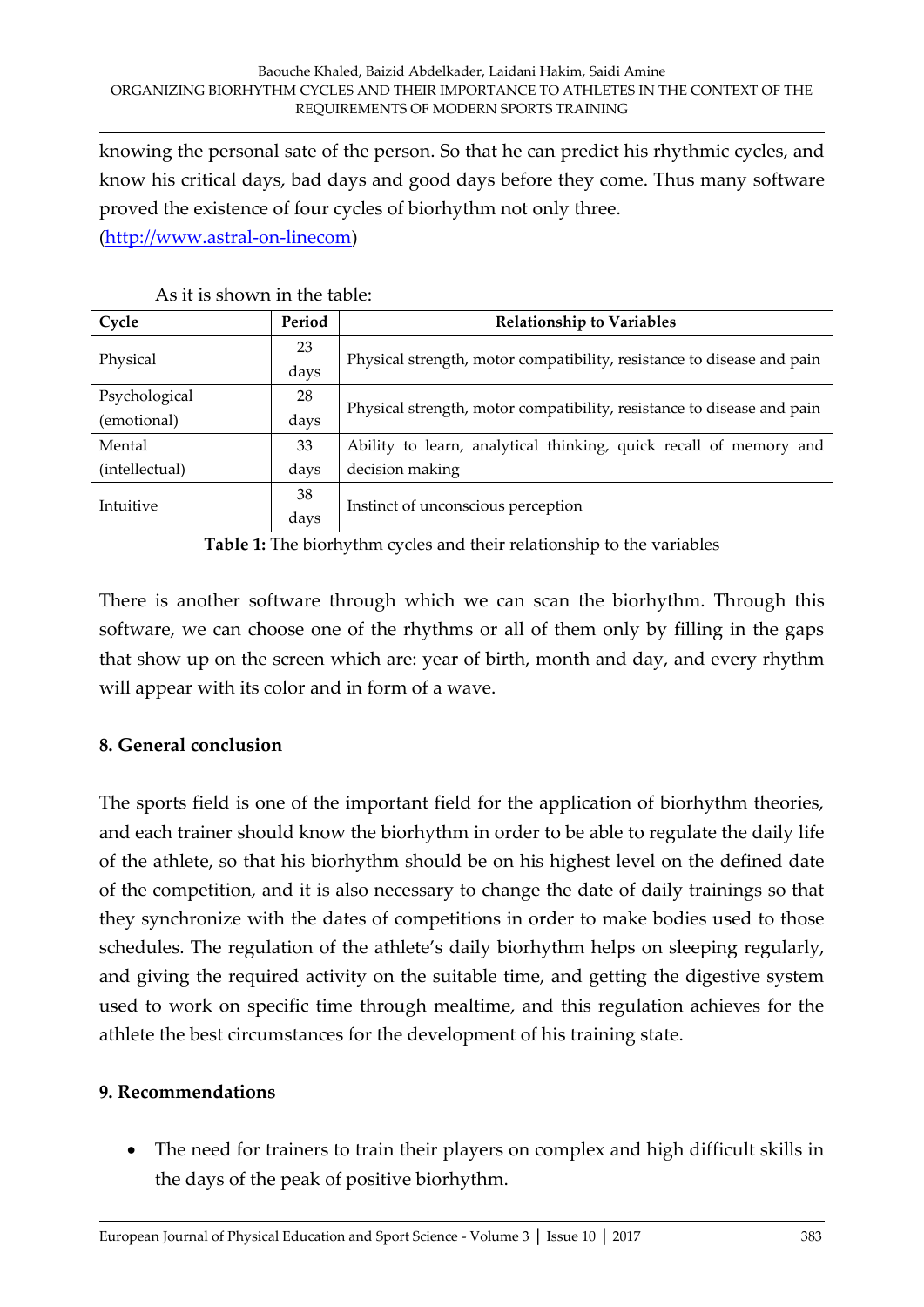- Raising awareness of the players to understand the biorhythm and its impact on their sporting career and improve their performance.
- Keeping players away from high-intensity exercises in negative biorhythm days.

#### **References**

- 1. Ahmed Bastawisi (1999), Foundations and theories of sports training, Dar Al-Fikr Al-Arabi, Cairo.
- 2. Basati God's Order (1998), Foundations and Rules of Sports Training and its Applications, Dar Al Ma'aref, Alexandria.
- 3. Al-Baik Ali Fahmi and Sabri Omar (1994), Biorhythm and Sports Achievement, Dar Al Ma'aref, Alexandria.
- 4. Shalaby Elham Ismail Mohamed (2000), General Fundamentals of Public Health and Health Education for Athletes, Helwan University, Cairo.
- 5. Abdel Fattah, Abu Ela and Hassanein, Mohamed Sobhi (1997), Physiology and Morphology of Athletes and Methods of Measurement and Evaluation, 1, Dar Alfikr Alarabi, Helwan University, Cairo.
- 6. Makki Mohammed (2004), The Effect of Biorhythm on Some Physical, Emotional and Mental Variables of Physical Education Students, Dissertation, Faculty of Physical Education, University of Mosul.
- 7. Bernard Gittelson (1990), Biorhythm a Personal Science. Sixth edition future publications, London.
- 8. Neubaver, A. C. & Freubenthaler (1995), II, Ultradian Rhythms in Cognitive Performance: No Evidence for A, 1.5. Biorhythm. Psychology.
- 9. [http://www.geocities.com.](http://www.geocities.com/)
- 10. [http://www.astral-on-linecom.](http://www.astral-on-linecom/)